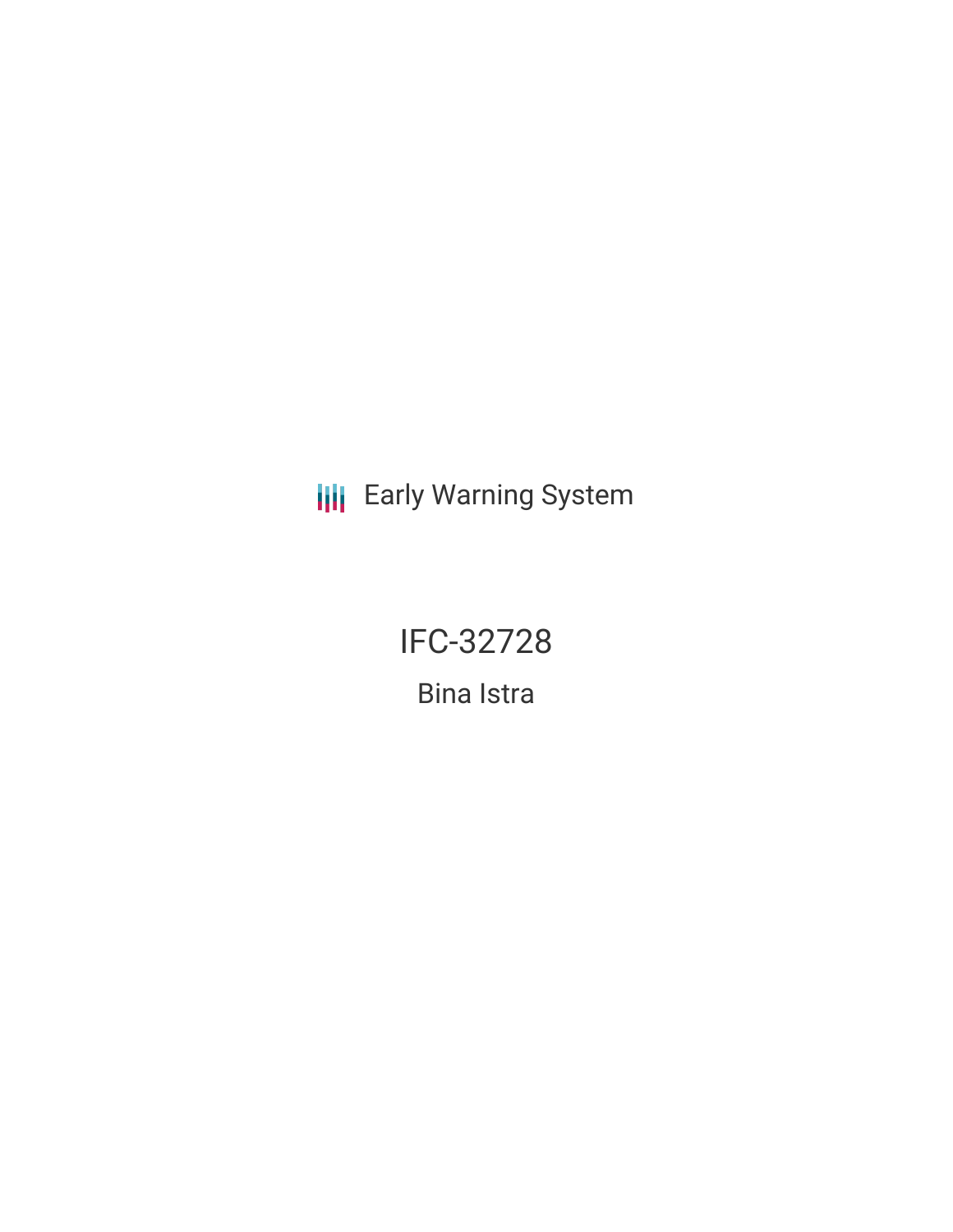

# **Quick Facts**

| <b>Countries</b>              | Croatia                                 |
|-------------------------------|-----------------------------------------|
| <b>Financial Institutions</b> | International Finance Corporation (IFC) |
| <b>Status</b>                 | Proposed                                |
| <b>Bank Risk Rating</b>       | B                                       |
| <b>Voting Date</b>            | 2018-02-10                              |
| <b>Borrower</b>               | BINA - ISTRA, d. d.                     |
| <b>Sectors</b>                | Construction, Transport                 |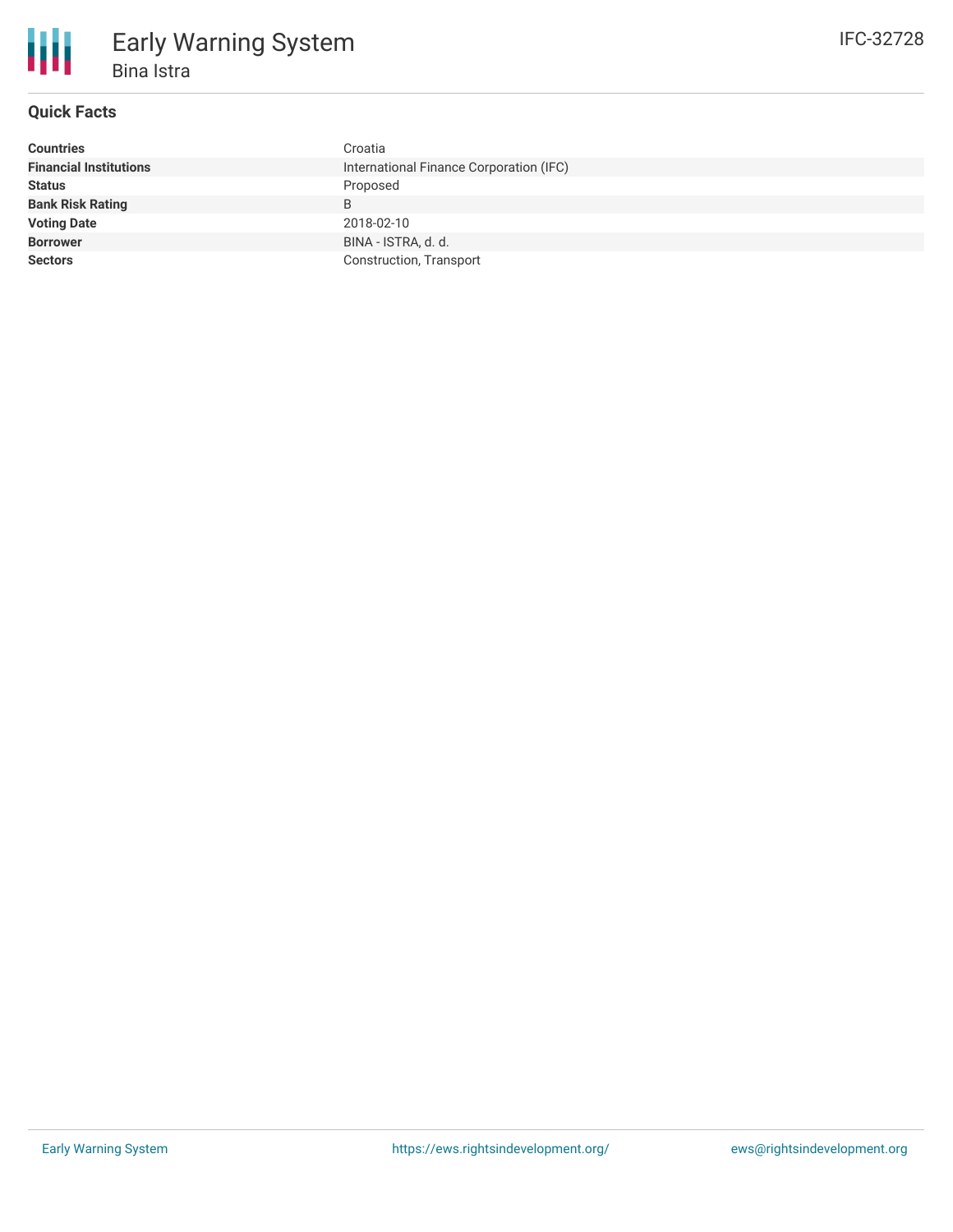

## **Project Description**

This project finances the widening to a four-lane profile of a 28 km section of the existing 145 km toll road concession located on the Istrian peninsula in Croatia. The Concession was initially granted to Bina Istra d.d. in 1995.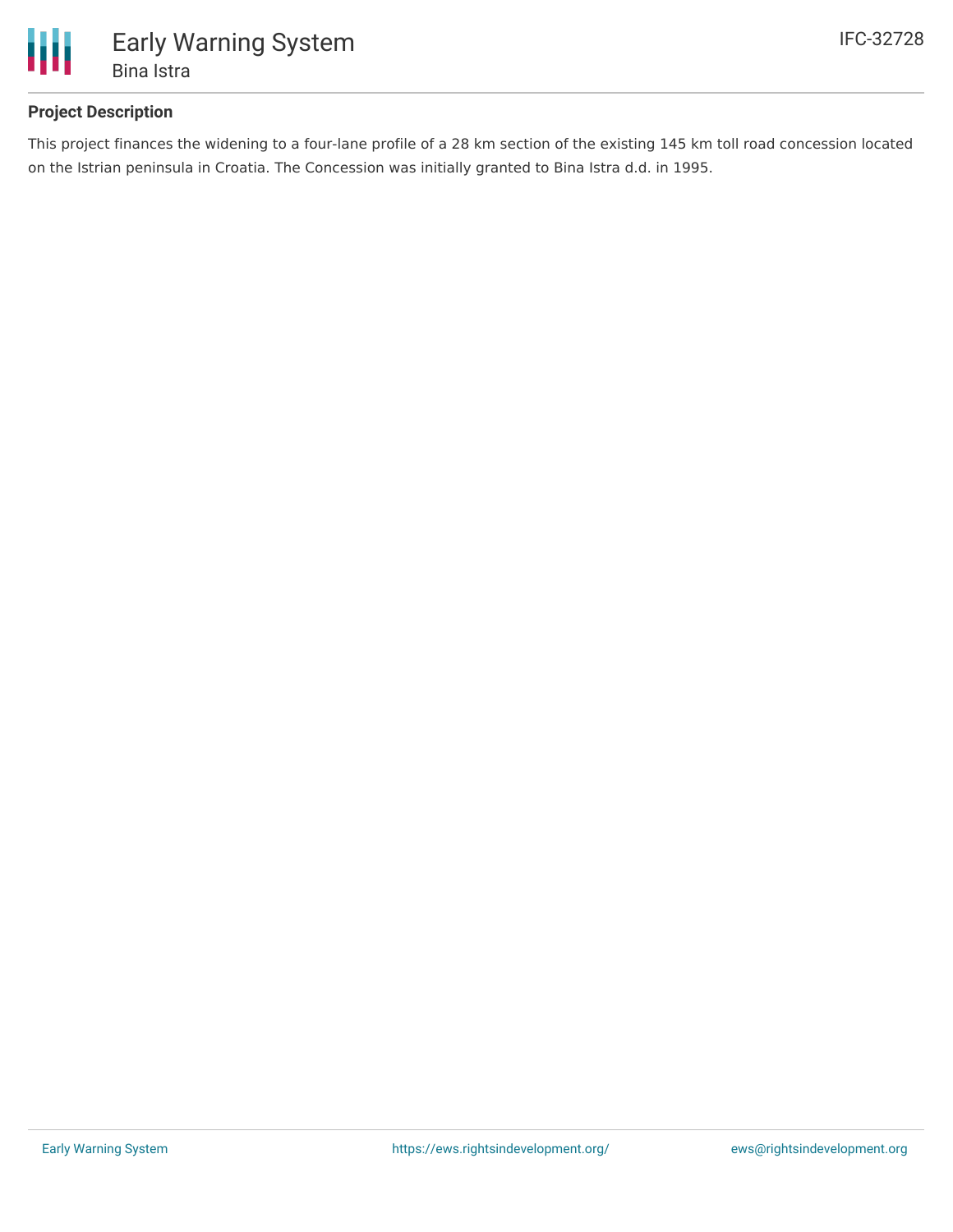### **Investment Description**

• International Finance Corporation (IFC)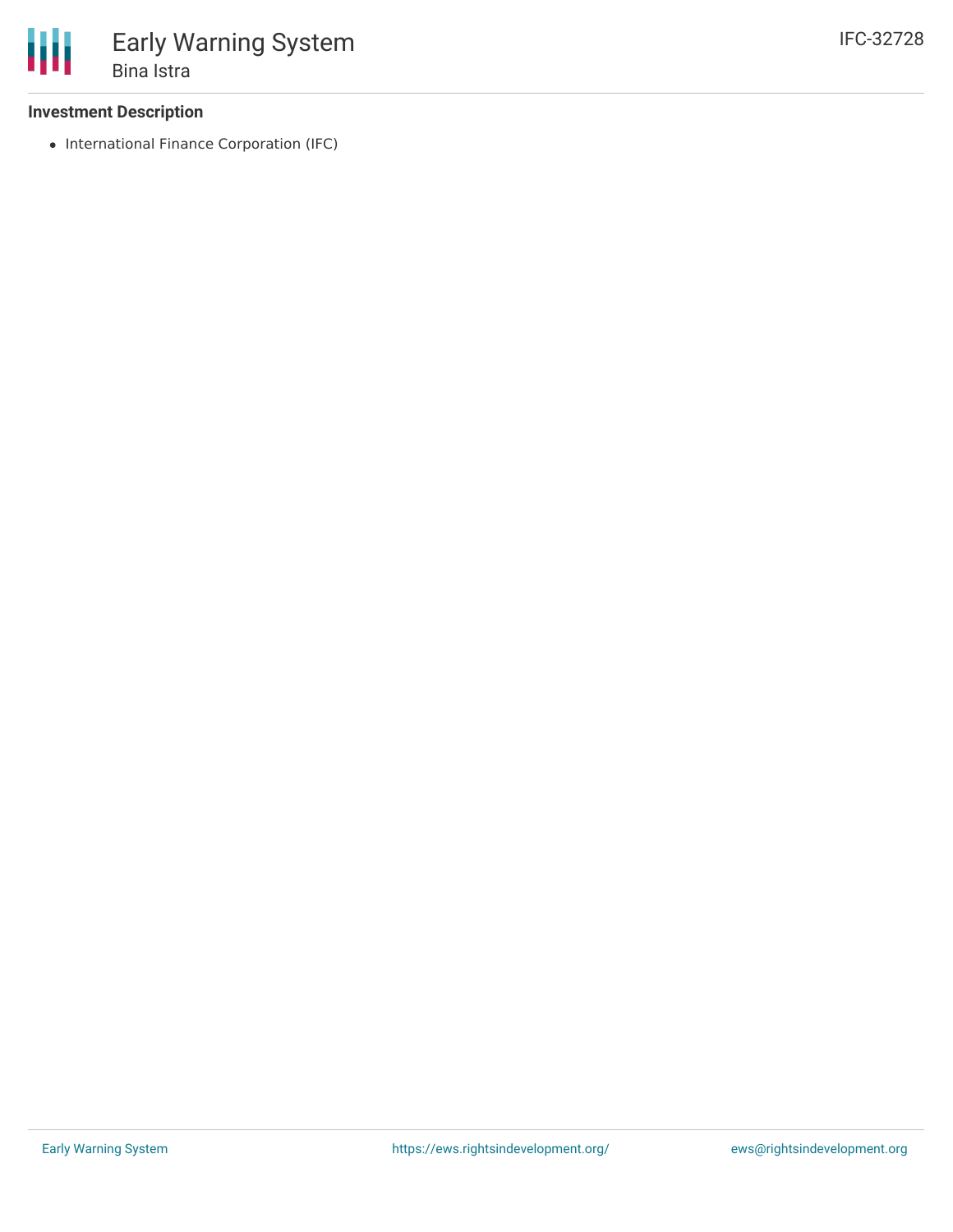

| <b>Private Actor 1</b> | <b>Private Actor</b><br>' Role | <b>Private Actor</b><br>Sector | <b>Relation</b> | <b>Private Actor 2</b> | <b>Private Actor</b><br>2 Role | <b>Private Actor</b><br>2 Sector |
|------------------------|--------------------------------|--------------------------------|-----------------|------------------------|--------------------------------|----------------------------------|
| $\sim$                 | $\overline{\phantom{a}}$       |                                | $\sim$          | Bina-Istra d.d.        | Contractor                     |                                  |